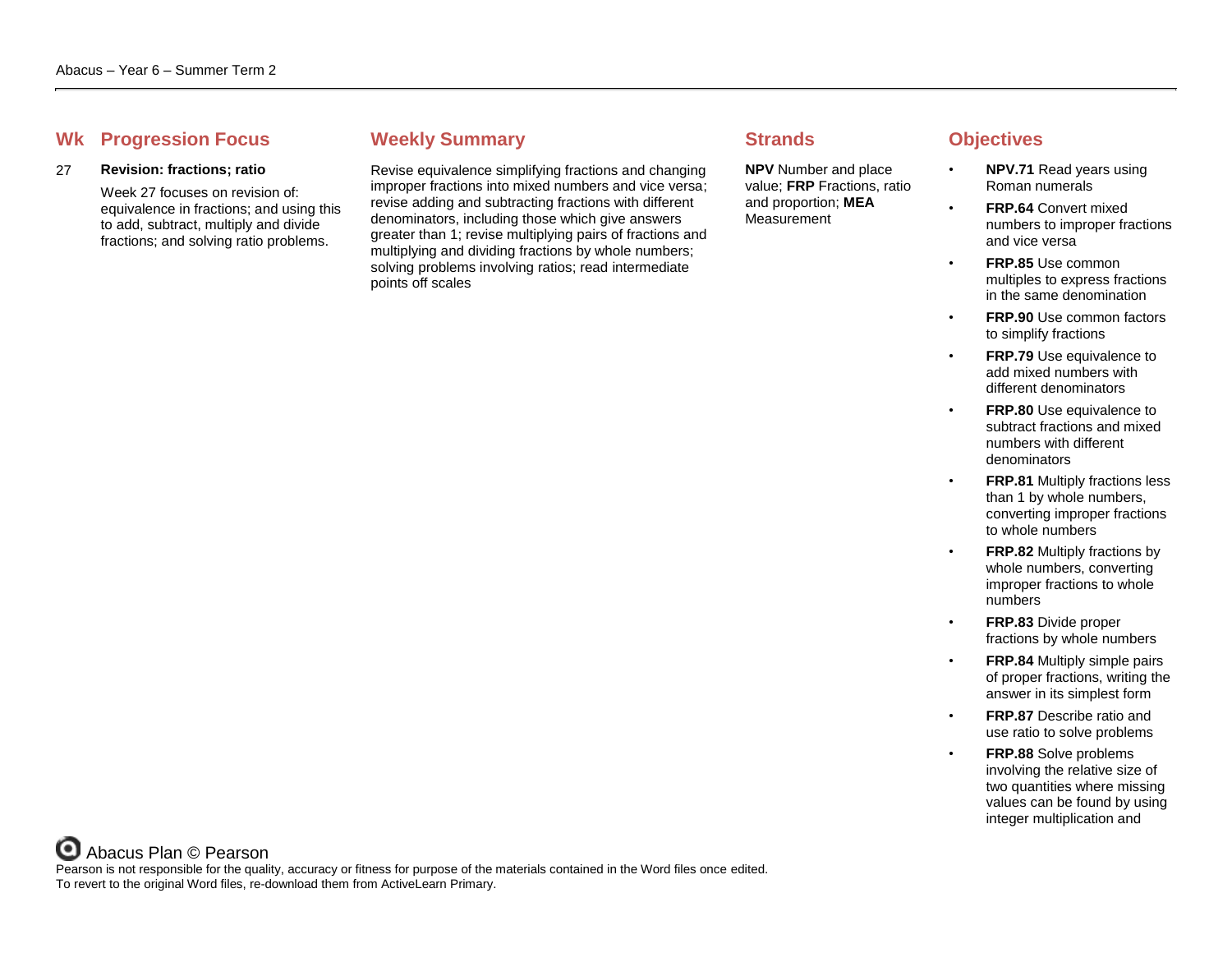### 28 **Revision**

Week 28 focuses on revision of: properties of 2D shapes; angle types and theorems; perimeter, area and volume; 24-hour clock time intervals; and tables, graphs and charts.

Revise properties and classification of 2D shapes, drawing 2D shapes using ruler, protractor and compasses, parts of a circle and angles in polygons; revise calculating missing angles by knowing angle facts; use a protractor to measure and draw angles in degrees; identify and name acute, right, obtuse and reflex angles; understand perimeter, area and volume; find the perimeter of rectangles, find the area of rectangles, parallelograms and triangles, and find the volumes of cubes and cuboids; revise reading and interpreting different types of data display

**GPS** Geometry: properties of shapes; **MEA** Measurement; **STA** Statistics

division facts

- **MEA.78** Calculate time intervals
- **MEA.87** Read intermediate points off a variety of scales
- **GPS.81** Draw 2D shapes with ruler, protractor, compass using given dimensions and angles
- **GPS.88** Compare and classify geometric shapes based on their properties and sizes and find unknown angles in any triangles, quadrilaterals, and regular polygons
- **GPS.82** Recognise angles where they meet at a point, are on a straight line, or are vertically opposite, and find missing angles
- **GPS.83** Find missing lengths and angles in shapes
- **MEA.79** Convert between miles and kilometres
- **MEA.80** Calculate perimeter of rectangles, triangles, parallelograms and other polygons
- **MEA.81** Calculate area of rectangles and parallelograms including use of formulae
- **MEA.84** Calculate volume of cuboids and cubes using  $cm<sup>3</sup>$ and  $m<sup>3</sup>$
- **MEA.75** Use, read, write and convert between standard units, converting measurements of length, mass and volume from a smaller to a larger unit of measure and vice versa, using up to 3 decimal places
- **MEA.77** Read and tell the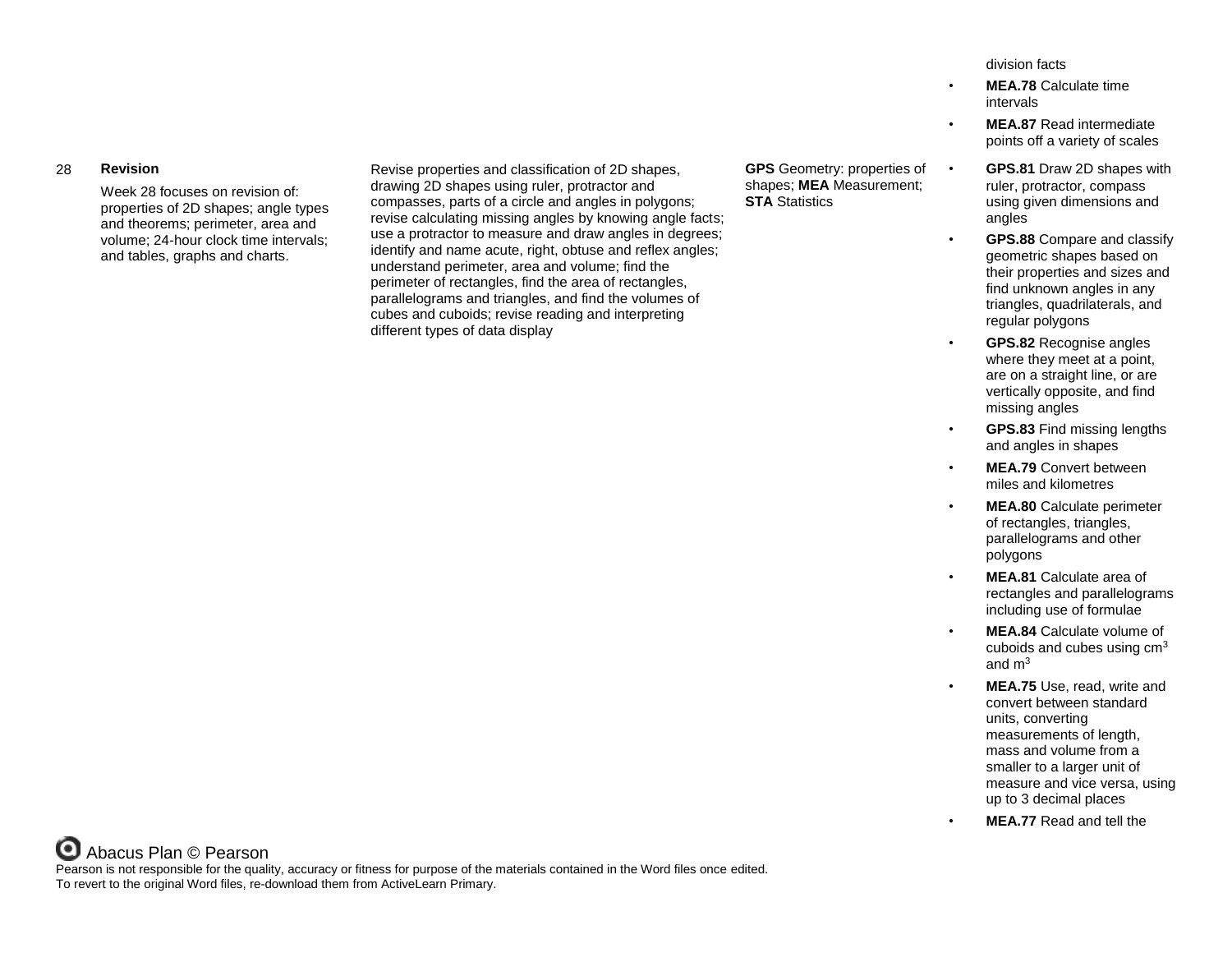# 29 **Further mathematical ideas**

Weeks 29 and 30 focus on exploration of a variety of interesting mathematical concepts and processes, including binary numbers and Napier's bones; playing with numbers, discovering patterns and solving mathematical puzzles.

Use mathematical reasoning to investigate and solve problems, and to estimate and predict; solve problems using doubling, solve calculations with enormous numbers; find out about famous mathematicians including Brahmagupta and John Napier and use their different methods to multiply; use lattice multiplication to solve multiplications of 2-, 3- and 4-digit numbers; begin to compare historical multiplication methods

**NPV** Number and place value; **PRA** Problem solving, reasoning and algebra; **GPD** Geometry: position and direction; **WMD** Written multiplication and division

time using analogue, digital and 24-hour clocks, converting times between the three

- **STA.65** Complete, read and interpret information in timetables
- **STA.71** Solve comparison, sum and difference problems using information presented in line graphs
- **STA.83** Interpret and construct pie charts and use these to solve problems
- **NPV.88** Solve number and practical problems that involve square and cube numbers, numbers up to 10 000 000 and rounding any whole number to a required degree of accuracy
- **PRA.78** Use mathematical reasoning to investigate and solve problems and puzzles, justify their reasoning
	- **PRA.81** Use estimation to check answers to calculations and determine, in the context of a problem, an appropriate degree of accuracy
- **GPD.85** Use knowledge of geometry to make tessellating patterns
	- **WMD.90** Multiply 2-, 3- and 4 digit numbers using alternative historical methods (Brahmagupta / Napiers Bones / lattice)
- **NPV.89** Understand that numbers can be represented in different ways, including binary
- **NPV.70** Find square and cube numbers, and use the notation

## 30 **Further mathematical ideas**

Weeks 29 and 30 focus on exploration of a variety of interesting mathematical concepts and processes, including binary numbers and Napier's bones; playing with numbers, discovering

Explore binary numbers; solve mathematical puzzles; including using multiplication facts, find digital roots and look for patterns; explore Fibonacci sequences and Pythagoras' theorem

**NPV** Number and place value; **PRA** Problem solving, reasoning and algebra; **GPS** Geometry: properties of shapes

# Abacus Plan © Pearson

Pearson is not responsible for the quality, accuracy or fitness for purpose of the materials contained in the Word files once edited. To revert to the original Word files, re-download them from ActiveLearn Primary.